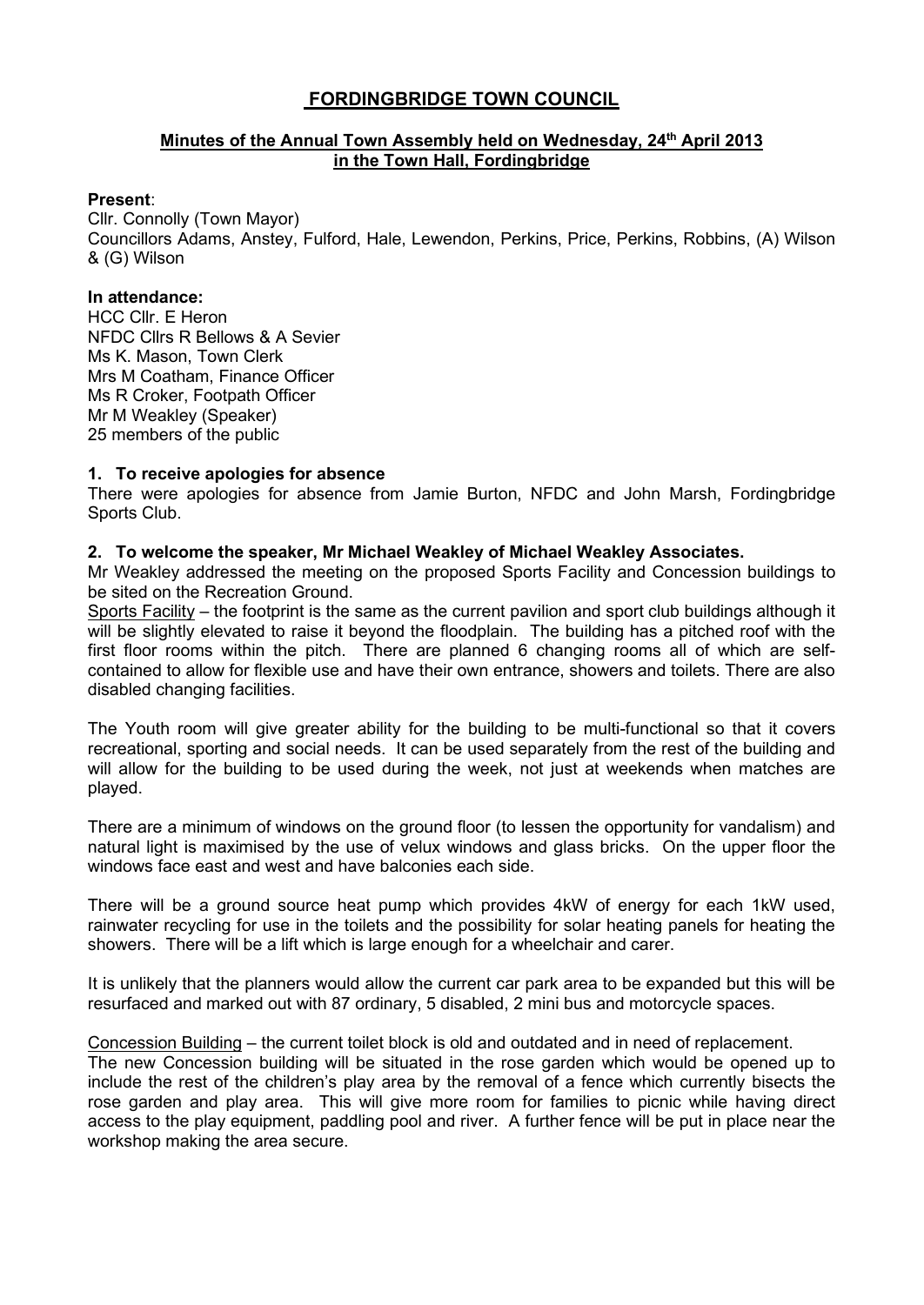Fordingbridge Annual Town Assembly 24.04.13

Planners are concerned that the building needs to blend in when viewed from the conservation area (i.e. the bridge). The proposed position means it is near the other buildings (the bungalow and the workshop) so not standing out on its own and near utilities.

There are 4 unisex toilets and one unisex disabled toilet, together with a concession space, with a hatch, which can serve snacks, ice creams, sweets and drinks. There is scope to expand the building if the need arises. While there may be occasional need for more toilets during very busy periods these are few compared with normal usage. Additional toilets will increase the cost.

The Mayor advised that the hard work of raising the funds to complete both builds was starting. HCC, NFDC and various sporting bodies have been approached.

The Mayor then gave those attending an opportunity to ask questions.

The Mayor thanked Michael Weakley for his presentation.

*The meeting then adjourned for 10 minutes and reconvened at 8.20pm.*

### **3. To confirm the minutes of the minutes of the Annual Town Assembly on 18th April 2012 and to report any matters arising.**

It was proposed by Cllr Lewendon and seconded by Cllr (A) Wilson that the minutes of the Annual Parish Assembly held on 18<sup>th</sup> April 2012 be signed as a true record. All in favour, Carried.

### Matters arising

The Mayor thanked the Jubilee Committee for organising an excellent 'Picnic in the Park' event at the Recreation Ground on Saturday June 2<sup>nd</sup> 2012.

### **4. To receive the Annual Report from the Town Mayor**

It has been, yet again, a very busy year for Fordingbridge Town Council with our prediction of localism being correct; more work and responsibility for less money.

2012 was an eventful year with the Queens Diamond Jubilee being the highlight. The national celebrations as well as our own local celebrations were something to be remembered; our party in the Park, friends from Vimoutiers and the many street parties made it a very special occasion and on behalf of the Fordingbridge residents we sent a letter of congratulations to Her Majesty to thank for her 60 years of dedicated service to our country.

In 2012 we continued our commitment to support our business owners with our VIC attracting a record numbers of visitors. We continue to fund the Christmas Lights, Hanging Baskets and Christmas Trees. We liaise closely with the Moto Guzzi Motorcycle Club and the Fordingbridge Summer Festival as well as the Dorset and Hampshire Whippet Club, all of who continue to use Fordingbridge for their main events.

Last year I stated that the Town Council were looking at projects to improve facilities at the Recreation Ground and as you have heard from Michael Weakley tonight, plans have been drawn for the new Sports Club/Changing Rooms. I would like to thank Michael not only for a first class design but also for his very valued advice during our planning meetings. We are also looking to replace the very aged and not fit for purpose toilet facility at the recreation ground. If all goes well we will replace them with a building that accommodates a small concession facility as well appropriate toilets.

Another change occurred during 2012 as a result of NFDC's decision to close its office in Provost Street. This coincided with the Town Councils review of the VIC., our Fordingbridge office being one of only three in the district that had not been closed. After some lengthy negotiations with NFDC and our own Councillors a business plan was formulated and I am happy to say that the Town Council now runs a combined VIC, Information and NFDC services at Kings Yard, The Landlord was also very accommodating to our plans.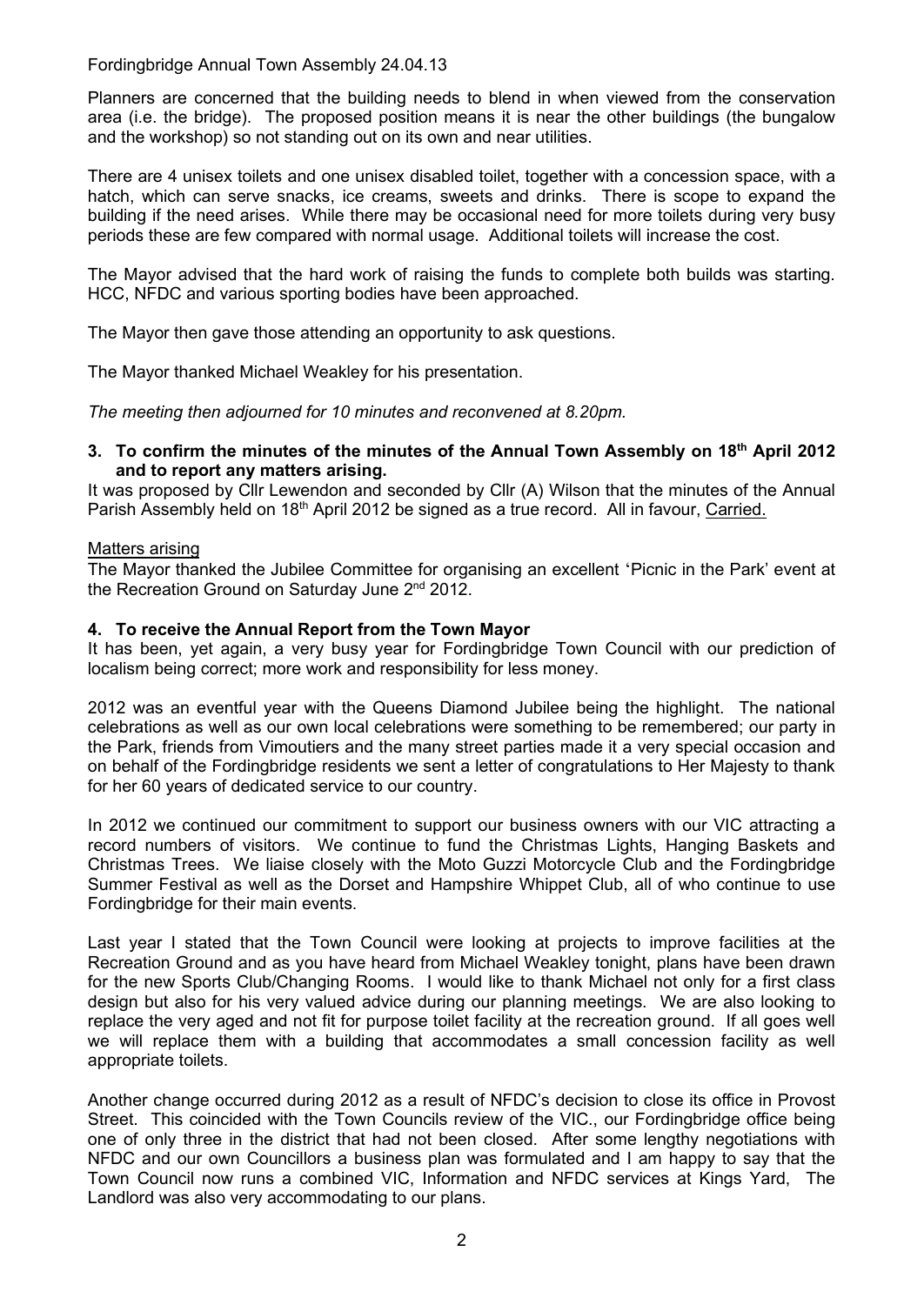### Fordingbridge Annual Town Assembly 24.04.13

Like any well run organisation we owe a great deal of thanks to our Staff who keep everything going on a day by day basis: our two new Information Officers, Kathy and Julie, at the new Fordingbridge Information Office have hit the ground running; Andy Lane and Derek who together with our Caretaker Ann keep our Town Hall, Recreation Ground, Open spaces and Stuckton Road Cemetery in first class order. We have a new financial officer in post (Deborah having decided to pursue other hobbies) and have been joined by Martine whom in my estimation was thrown in at the deep end but has managed – with brownie points! With Martine's assistance The Town Council has adopted a more commercial attitude to its accounting which will make our budgeting procedures a little easier to use in the forthcoming years.

Our Town Clerk Kate and Assistant Town Clerk Debbie have undertaken a huge amount of work this year: planning, new facilities, staffing responsibilities, Health and Safety and new committees are just some of the areas of their working week coupled together with my never ending requests to undertake more and more…my sincere thanks to you both.

Our local Council representatives from Hampshire County and New Forest District have been very helpful during the past year and while Edward Heron is now an old hand our two District Councillors Anne and Roxy have now found their way around the system and are always available for us…many thanks to you all.

Our main objectives for 2013/14 will be the raising of capital for our two major projects; the new Sports Club and a new Concession facility. Our recent formation of two committees for Transport and Disability matters has involved members of our community and we will be putting every effort into producing some results on those fronts during 2013/14. Planning is in place to safeguard the Christmas Lights not only this year but for future years.

Financially we expect a difficult year in the financial year 2014/15 in which we fully expect to have our precept lowered by at least 10%. As a consequence this year we will, together with our Financial Officer Martine, be looking at potential cost savings. All areas of our business will be scrutinised to make Council even more aware of costs and we may need to make difficult decisions. At the same time we need to be maintaining services to our electorate and our commitment to our business owners, our youth and community facilities as they are important to our Towns future. As you can see our Council will be busy during the next 12 months.

I would like to personally thank the assistance of the many residents who have taken the time to involve me in their ideas and projects and in particular thanks are extended to our Neighbourhood Police Team, Fordingbridge Rotary Club, Fordingbridge Society and Mr Ian Newman and his staff and I am sure others that I have missed.

In closing I would like to thank, most sincerely, my Fordingbridge Town Council colleagues for their continued support. I would like to think that while not always agreeing with my point of view we have reached a point whereby they are comfortable to voice their own opinion and I value that very much as it is the basis of our democracy. I very much believe decisions and opinions should be discussed fully to arrive at the correct conclusion.

# **5. To receive a report from Ruth Croker, Footpath officer**

The Breamore Railway Line Path was opened officially last autumn by Councillor Edward Heron. Our Mayor was present at the ceremony. It can be accessed from the bus layby opposite Burgate Cross. An Information Board has been erected there. The route provides level walking with plenty of interest. The path can form part of a variety of circular walks taking in Breamore and the nearby Downland and the New Forest National Park. There is an easy link on a pavement to the Avon Valley Path both towards Salisbury and Christchurch.

The Hale and Redlynch Transition Group are hoping for extensions to the Breamore Path both to the north and south and are seeking improved links to Hale. At the moment the path is only a footpath. Further development is a sensitive issue and is unlikely in the near future. I believe this group is also interested in getting an improved route between Fordingbridge and Alderholt.